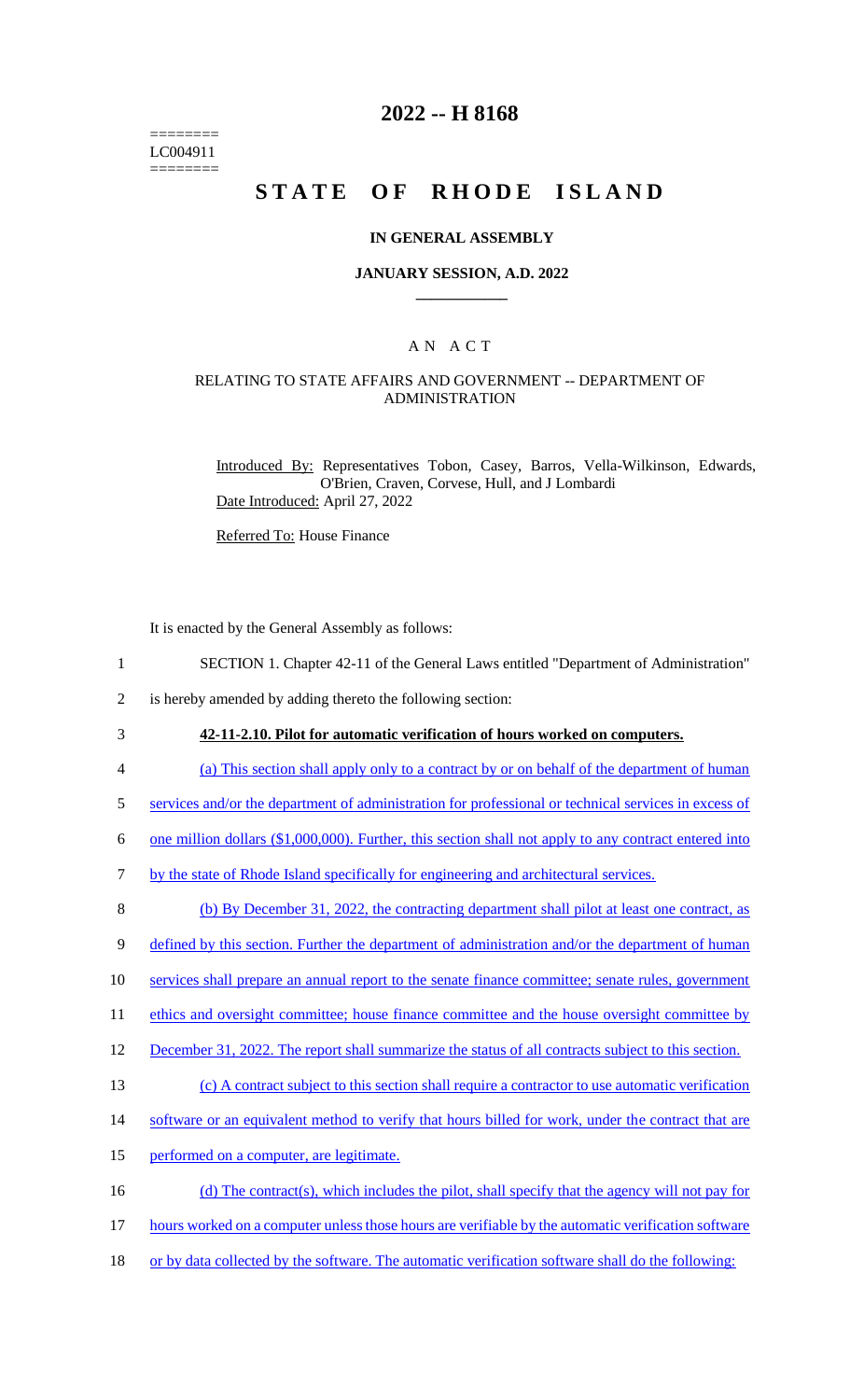1 (1) Permit the agency or an auditor of the agency to have real-time or retroactive access to 2 data collected or provided by the software; 3 (2) Automatically take a screenshot of or otherwise capture state-funded activity at least 4 once every three (3) minutes, and make the screenshots available to the department or an auditor 5 of the agency in real time; 6 (3) Provide to the department or an auditor of the agency automated real-time cost status 7 of each task; and 8 (4) Must not capture any data that is private or confidential on individuals. 9 (e) The contractor shall store, or contract with another to store, data collected by the 10 software for a period of seven (7) years, unless otherwise specified, after the department has 11 remitted payment to the contractor for the work and in a secure manner approved by the department. 12 Data collected by the software is government data. The contractor shall retrieve data on request by 13 the department, in the format requested by the department, at any time during the seven (7) years, 14 as needed to comply with requests for data at no charge to the department. 15 (f) The contractor shall not charge the department for access to or use of the work 16 verification software, or for access to or retrievals of data collected by the software. 17 SECTION 2. This act shall take effect upon passage.

======== LC004911 ========